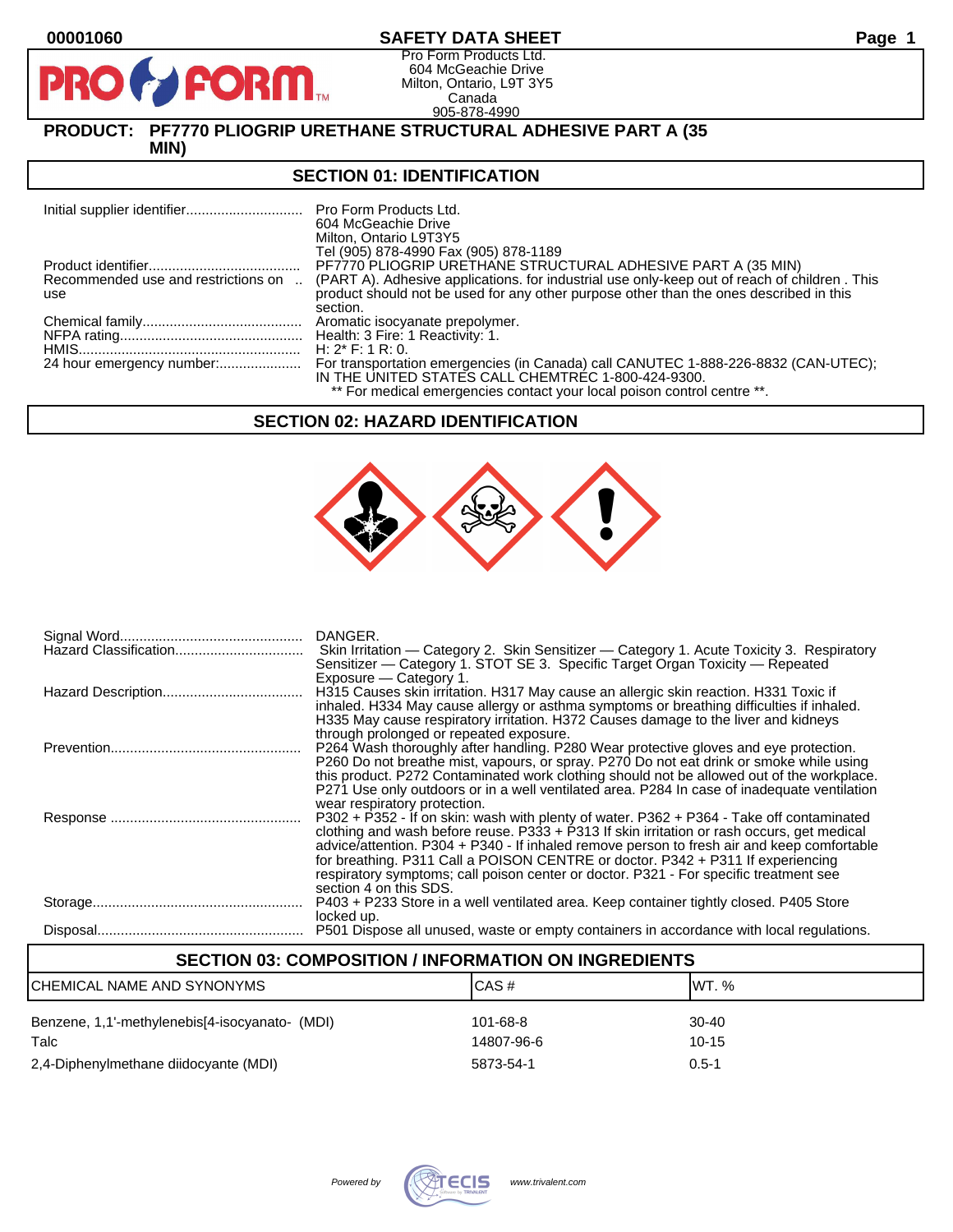#### **SECTION 04: FIRST-AID MEASURES** Eye contact................................................ Check for and remove any contact lenses, if safe and easy to do so. In case of contact, immediately flush eyes, keeping eyelids open, with plenty of water for at least 15 minutes. Obtain medical attention. Skin contact............................................... Immediately flush skin with plenty of soap and water. Remove contaminated clothing. Wash clothing before reuse. Do not peel solidified product off the skin. If irritation persists, seek medical attention. Inhalation................................................... If inhaled, remove to fresh air. If not breathing, give artificial respiration. If breathing is difficult, give oxygen, obtain medical attention. Ingestion.................................................... Rinse mouth with water. Never give anything by mouth to an unconscious person. If spontaneous vomiting occurs have victim lean forward with head down to prevent aspiration of fluid into the lungs. Obtain medical attention immediately. Additional information................................ Treat victims symptomatically. Skin: this compound is a known skin sensitizer. Treat symptomatically as for contact dermatitis or thermal burns. If burned, treat as thermal burn. Ingestion: treat symptomatically. There is no specific antidote. Inducing vomiting is contraindicated because of the irritating nature of this compound. Respiratory: this compound is a known pulmonary sensitizer. Treatment is essentially symptomatic. An individual having a skin or pulmonary sensitization reaction to this material should be removed from exposure to any isocyanate. In the event of an incident involving this product ensure that medical authorities are provided a copy of this safety data sheet. In all cases, if irritation persists seek medical attention.

## **SECTION 05: FIRE-FIGHTING MEASURES**

| Suitable and unsuitable extinguishing<br>media                                                                     | Dry chemical. Carbon dioxide. Water spray.                                                                                                                                                                                                                                                                                                                                                                                                                                                                |
|--------------------------------------------------------------------------------------------------------------------|-----------------------------------------------------------------------------------------------------------------------------------------------------------------------------------------------------------------------------------------------------------------------------------------------------------------------------------------------------------------------------------------------------------------------------------------------------------------------------------------------------------|
| Specific hazards arising from the<br>hazardous product, such as the nature of<br>any hazardous combustion products | Aldehydes, carbon dioxide and carbon monoxide, halogenated hydrocarbons, hydrogen<br>cyanide (hydrocyanic acid), isocyanates, ketones, nitrogen compounds, nitrogen oxides<br>(nox), toxic fumes carbon dioxide and carbon monoxide, hydrogen cyanide (hydrocyanic<br>acid), isocyanates, nitrogen oxides (nox), toxic fumes, aldehydes, ketones, halogenated<br>hydrocarbons.                                                                                                                            |
| Special protective equipment and<br>precautions for fire-fighters                                                  | Firefighter should be equipped with self-contained breathing apparatus and full protective<br>clothing to protect against potentially toxic and irritating fumes. During a fire, isocyanate<br>vapours and other irritating, highly toxic gases may be generated by thermal decomposition<br>or combustion. Cool fire-exposed containers with cold water spray. Heat will cause<br>pressure buildup and may cause explosive rupture. Heat will cause pressure buildup and<br>may cause explosive rupture. |
| Unusual fire / explosion hazards.                                                                                  | Reaction between water or foam and hot MDI can be vigorous.                                                                                                                                                                                                                                                                                                                                                                                                                                               |

## **SECTION 06: ACCIDENTAL RELEASE MEASURES**

| Isolate area and keep unauthorized people away. Do not walk through spilled material.<br>Wear recommended protective equipment. Ventilate. Open windows and doors to allow<br>air circulation. Dike area to prevent spreading. The use of absorbent socks or spill pillows<br>may be required. Stop leak if safe to do so. Prevent runoff into drains, sewers, and other                                                                                                                                                                                                                                                                                               |
|------------------------------------------------------------------------------------------------------------------------------------------------------------------------------------------------------------------------------------------------------------------------------------------------------------------------------------------------------------------------------------------------------------------------------------------------------------------------------------------------------------------------------------------------------------------------------------------------------------------------------------------------------------------------|
| waterways.<br>Absorb isocyanates with sawdust or other absorbent. Cover spill area with suitable<br>absorbent material (e.g., sand, earth, sawdust, vermiculite, Oil-Dri, Kitty Litter, etc.).<br>Saturate absorbent material with neutralizing solution. Recommended portion is ten parts<br>neutralizing solution to one part spilled material. Suggested neutralization solution: 90%<br>water $+5\%$ concentrated ammonia $+5\%$ detergent (dish soap). Add an additional layer of<br>absorbent material. Use shovel to move absorbent material around to ensure that all<br>spilled material comes in contact with the neutralizing solution. Shovel all absorbed |
| material, including absorbent socks or spill pillows, into an appropriate salvage drum. Add<br>further amounts of neutralizing solution. Allow to stand (covered loosely) for 48 to 72<br>hours, to allow any gases to escape. Do not use neutralizing solution on a large spill.<br>Decontaminate spill area with decontamination solution. Area can then be washed with<br>soap and water. Use a heat gun and a scraper to remove cured adhesive. Prior to using a<br>heat gun, ensure that the surface can withstand the heat generated by the gun. Use a<br>solvent such as: isopropanol, methyl ethyl ketone, or acetone, to clean up up residual<br>curative.    |

## **SECTION 07: HANDLING AND STORAGE**

| Precautions for safe handling |  |
|-------------------------------|--|
|-------------------------------|--|

Avoid skin and eye contact. Do not breathe vapours, mist or dust. Use adequate ventilation. Decomposition products can be highly toxic and irritating. Individuals with lung or breathing problems or prior allergic reactions to isocyanates must not be exposed to vapour or spray mist. Handle in accordance with good industrial hygiene and safety

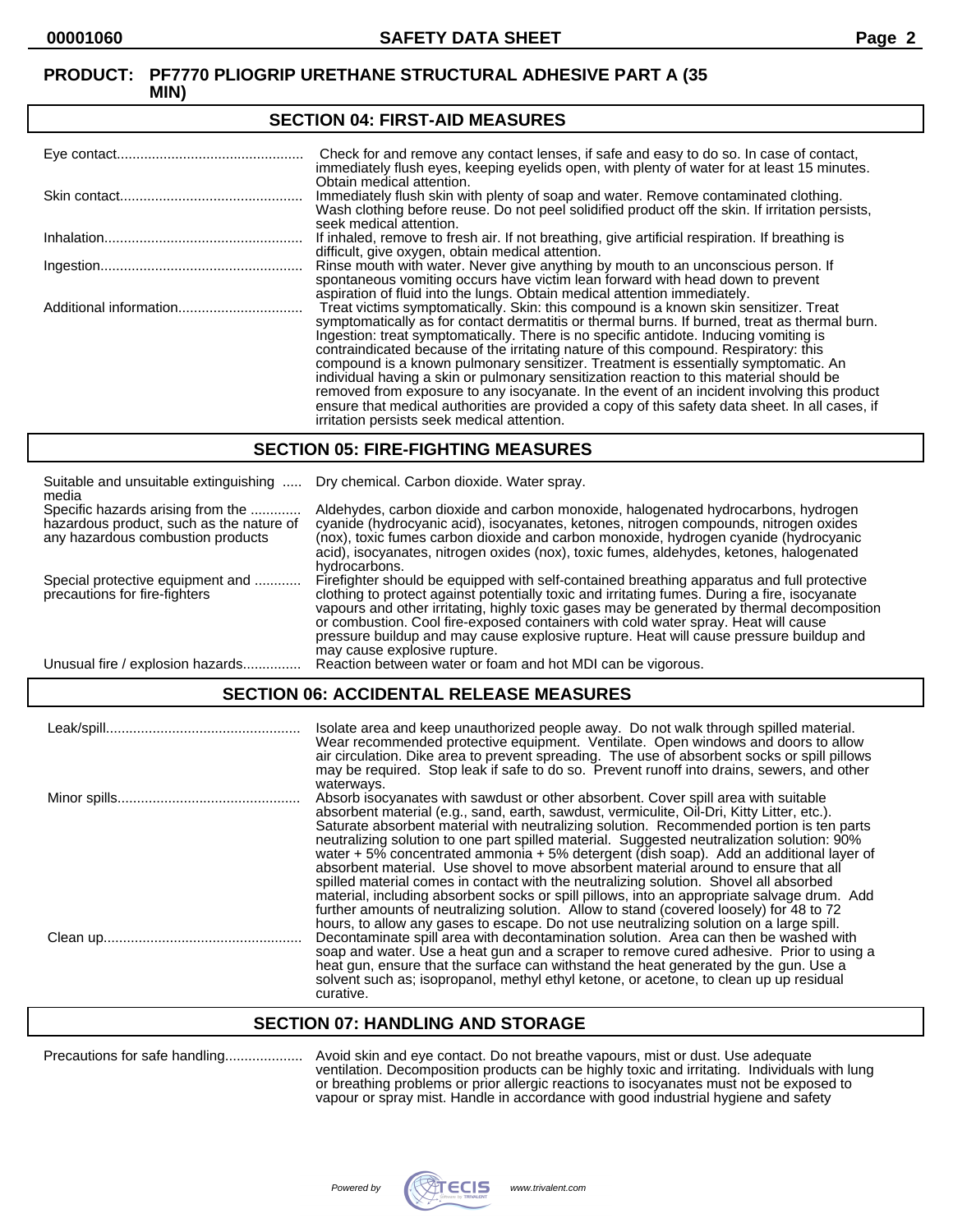#### **SECTION 07: HANDLING AND STORAGE**

Precautions for safe handling.................... practices. Warning properties (irritation of the eyes, nose and throat or odour) are not adequate to prevent chronic overexposure from inhalation. Wash thoroughly after handling. Wear respiratory protection if material is heated, sprayed, used in confined space, or if exposure limit is exceeded. Employee education and training are important. Conditions for safe storage, including any Store in tightly closed containers to prevent moisture contamination. Store in a cool, dry incompatibilities and well ventilated area. Exposure to vapours of heated isocyanates can be extremely dangerous.

## **SECTION 08: EXPOSURE CONTROLS / PERSONAL PROTECTION**

| <b>INGREDIENTS</b>                                    | TWA                                                                                                                                                                                                                                                                                                                                                                                                                                                                                                                                         | <b>ACGIH TLV</b><br><b>STEL</b>                                                                                                                                                                                                                                                                                                                                                                                                                                                                                                                                                                                                                                                                                                                                                                                                                                                                                                                                                                                 | <b>OSHA PEL</b><br><b>PEL</b> | <b>STEL</b>                    | <b>NIOSH</b><br>REL |
|-------------------------------------------------------|---------------------------------------------------------------------------------------------------------------------------------------------------------------------------------------------------------------------------------------------------------------------------------------------------------------------------------------------------------------------------------------------------------------------------------------------------------------------------------------------------------------------------------------------|-----------------------------------------------------------------------------------------------------------------------------------------------------------------------------------------------------------------------------------------------------------------------------------------------------------------------------------------------------------------------------------------------------------------------------------------------------------------------------------------------------------------------------------------------------------------------------------------------------------------------------------------------------------------------------------------------------------------------------------------------------------------------------------------------------------------------------------------------------------------------------------------------------------------------------------------------------------------------------------------------------------------|-------------------------------|--------------------------------|---------------------|
| Benzene,<br>1,1'-methylenebis[4-isocy<br>anato- (MDI) | 0.005 ppm                                                                                                                                                                                                                                                                                                                                                                                                                                                                                                                                   | Not established                                                                                                                                                                                                                                                                                                                                                                                                                                                                                                                                                                                                                                                                                                                                                                                                                                                                                                                                                                                                 | 0.005 ppm TWA                 | 0.005 ppm AB OEL<br><b>TWA</b> | $0.05$ mg/m $3$     |
| Talc                                                  | $2 \text{ mg/m}$ 3                                                                                                                                                                                                                                                                                                                                                                                                                                                                                                                          | Not established                                                                                                                                                                                                                                                                                                                                                                                                                                                                                                                                                                                                                                                                                                                                                                                                                                                                                                                                                                                                 | 2 mg/m3 TWA                   | Not established                | Not established     |
|                                                       | CA ON: 2mg/kg (TWA)                                                                                                                                                                                                                                                                                                                                                                                                                                                                                                                         |                                                                                                                                                                                                                                                                                                                                                                                                                                                                                                                                                                                                                                                                                                                                                                                                                                                                                                                                                                                                                 |                               |                                |                     |
| 2,4-Diphenylmethane<br>diidocyante (MDI)              | Not established                                                                                                                                                                                                                                                                                                                                                                                                                                                                                                                             | Not established                                                                                                                                                                                                                                                                                                                                                                                                                                                                                                                                                                                                                                                                                                                                                                                                                                                                                                                                                                                                 | Not established               | Not established                | Not established     |
|                                                       |                                                                                                                                                                                                                                                                                                                                                                                                                                                                                                                                             | Chemical safety goggles and full faceshield if a splash hazard exists. Contact lenses                                                                                                                                                                                                                                                                                                                                                                                                                                                                                                                                                                                                                                                                                                                                                                                                                                                                                                                           |                               |                                |                     |
|                                                       |                                                                                                                                                                                                                                                                                                                                                                                                                                                                                                                                             | should not be worn when working with this chemical.<br>Chemical resistant gloves.<br>Wear adequate protective clothes. Wear long sleeves and trousers to prevent dermal<br>exposure.<br>Safety boots per local regulations.<br>In case of insufficient ventilation, wear suitable respiratory equipment. An approved air<br>purifying respirator with organic vapour cartridges and particulate prefilter can be used to<br>minimize exposure. However, this should be permitted only for short periods of time $(1hour) at relatively low concentrations (at or near the exposure limit). Protection provided byair-purifying respirators is limited. The use of a positive pressure air supplied respirator ismandatory when airborne concentrations are not known or airborne solvent levels are 10times the appropriate exposure limit or spraying is performed in a confined space or withlimited ventilation. Use NIOSH approved respirator or equipment. Do not exceed the uselimits of the respirator.$ |                               |                                |                     |
| Appropriate engineering controls                      | Eye wash facility and emergency shower should be in close proximity. Educate and train<br>employees on the safe use and handling of the product.<br>Ventilate adequately. Exhaust air may need to be cleaned by scrubbers or filters to reduce<br>environmental contamination. Vent work area to ensure airborne concentrations are below<br>the current occupational exposure limits. Avoid breathing mists; if general ventilation or<br>local exhaust is inadequate, persons exposed to mists should wear approved breathing<br>devices. |                                                                                                                                                                                                                                                                                                                                                                                                                                                                                                                                                                                                                                                                                                                                                                                                                                                                                                                                                                                                                 |                               |                                |                     |

#### **SECTION 09: PHYSICAL AND CHEMICAL PROPERTIES**

| Appearance/Physical state                      | Part A:. Viscous liquid.                  |
|------------------------------------------------|-------------------------------------------|
|                                                | Beige.                                    |
|                                                | No data.                                  |
|                                                | Not available.                            |
| Vapour pressure (mm Hg)                        | $<$ 0.013 hPa @ 25C.                      |
|                                                | $>1$ .                                    |
|                                                | No data.                                  |
| Relative Density (Specific Gravity)            | 1.288 g/cm3 @ 20°C - 10.72 lb/USG @ 25°C. |
| Melting / Freezing point (deg C)               | Not available.                            |
|                                                | Practically insoluble in water.           |
| Initial boiling point / boiling range (deg C). | $>200^{\circ}$ C ( $>392^{\circ}$ F).     |
|                                                | $\leq$ 1. (butyl acetate = 1).            |
| Flash point (deg C), method                    | $>100^{\circ}$ C, $>212^{\circ}$ F.       |
| Auto ignition temperature (deg C)              | Not available.                            |
| Upper flammable limit (% vol)                  | No data.                                  |
| Lower flammable limit (% vol)                  | No Data.                                  |
| Partition coefficient - n-octanol/water        | Not available.                            |
|                                                | No data.                                  |
|                                                | Not available.                            |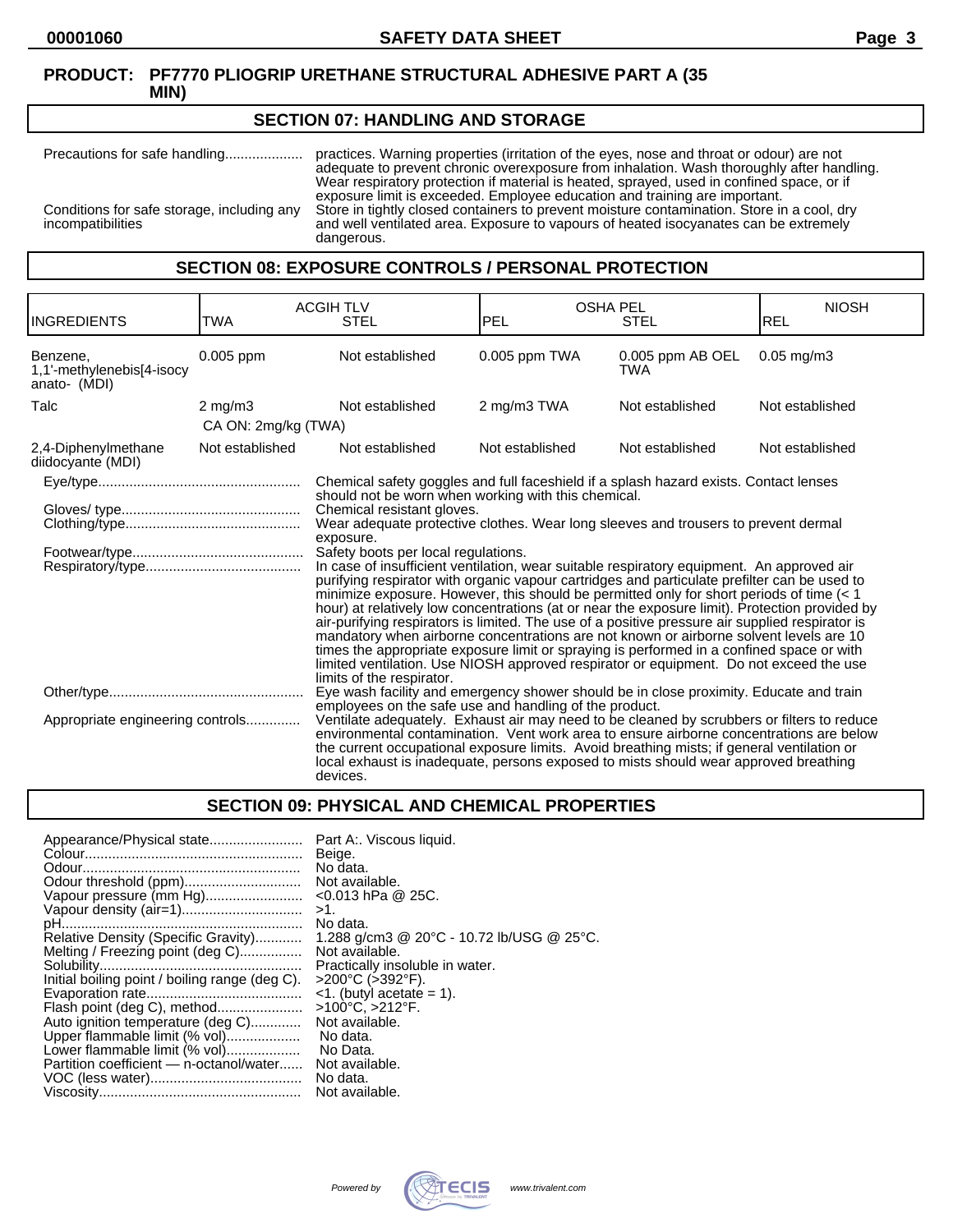## **SECTION 10: STABILITY AND REACTIVITY**

| Conditions to avoid, including static<br>discharge, shock or vibration<br>Hazardous decomposition products | Stable at normal temperatures and pressures.<br>Contact with moisture and other materials will react with isocyanates.<br>Acids, alcohols, aluminum, amines, ammonia, bases, copper alloys, fluorides, iron,<br>isocyanates, oxidizers, phosphorus compounds, strong alkalis, water, zinc.<br>See hazardous combustion products section 5.<br>Possibility of hazardous reactions Contact with moisture, other materials that react with isocyanates, or temperatures above<br>177C, may cause polymerization. |
|------------------------------------------------------------------------------------------------------------|---------------------------------------------------------------------------------------------------------------------------------------------------------------------------------------------------------------------------------------------------------------------------------------------------------------------------------------------------------------------------------------------------------------------------------------------------------------------------------------------------------------|
|------------------------------------------------------------------------------------------------------------|---------------------------------------------------------------------------------------------------------------------------------------------------------------------------------------------------------------------------------------------------------------------------------------------------------------------------------------------------------------------------------------------------------------------------------------------------------------------------------------------------------------|

## **SECTION 11: TOXICOLOGICAL INFORMATION**

| <b>INGREDIENTS</b>                             |                                                                                                                                                                                                                                                                                                                                                                                                                                                                                                                                                                                                                                                                                                                                                                                                                                                                                                                                                                                                                                                                                                                                                                                                                                                                                                          | <b>LC50</b>                                                                                                                                                                                                                                                                                                                                                                                                                                                                                                                                                                                                                                                                                                                                                                                                                                                                                                                                                                                                                                                                                             | LD <sub>50</sub>                                   |  |
|------------------------------------------------|----------------------------------------------------------------------------------------------------------------------------------------------------------------------------------------------------------------------------------------------------------------------------------------------------------------------------------------------------------------------------------------------------------------------------------------------------------------------------------------------------------------------------------------------------------------------------------------------------------------------------------------------------------------------------------------------------------------------------------------------------------------------------------------------------------------------------------------------------------------------------------------------------------------------------------------------------------------------------------------------------------------------------------------------------------------------------------------------------------------------------------------------------------------------------------------------------------------------------------------------------------------------------------------------------------|---------------------------------------------------------------------------------------------------------------------------------------------------------------------------------------------------------------------------------------------------------------------------------------------------------------------------------------------------------------------------------------------------------------------------------------------------------------------------------------------------------------------------------------------------------------------------------------------------------------------------------------------------------------------------------------------------------------------------------------------------------------------------------------------------------------------------------------------------------------------------------------------------------------------------------------------------------------------------------------------------------------------------------------------------------------------------------------------------------|----------------------------------------------------|--|
| Benzene, 1,1'-methylenebis[4-isocyanato- (MDI) |                                                                                                                                                                                                                                                                                                                                                                                                                                                                                                                                                                                                                                                                                                                                                                                                                                                                                                                                                                                                                                                                                                                                                                                                                                                                                                          | 490 mg/m3 4 hr 0.369 mg/L 4 hr                                                                                                                                                                                                                                                                                                                                                                                                                                                                                                                                                                                                                                                                                                                                                                                                                                                                                                                                                                                                                                                                          | 9,200 mg/kg rat oral >7,900 mg/kg<br>rabbit dermal |  |
| Talc                                           |                                                                                                                                                                                                                                                                                                                                                                                                                                                                                                                                                                                                                                                                                                                                                                                                                                                                                                                                                                                                                                                                                                                                                                                                                                                                                                          | Not available                                                                                                                                                                                                                                                                                                                                                                                                                                                                                                                                                                                                                                                                                                                                                                                                                                                                                                                                                                                                                                                                                           | Not available                                      |  |
| 2,4-Diphenylmethane diidocyante (MDI)          |                                                                                                                                                                                                                                                                                                                                                                                                                                                                                                                                                                                                                                                                                                                                                                                                                                                                                                                                                                                                                                                                                                                                                                                                                                                                                                          | No data                                                                                                                                                                                                                                                                                                                                                                                                                                                                                                                                                                                                                                                                                                                                                                                                                                                                                                                                                                                                                                                                                                 | No data                                            |  |
|                                                |                                                                                                                                                                                                                                                                                                                                                                                                                                                                                                                                                                                                                                                                                                                                                                                                                                                                                                                                                                                                                                                                                                                                                                                                                                                                                                          | In the workplace, 4,4'-diphenylmethane diisocyanate (MDI) is mainly absorbed through the                                                                                                                                                                                                                                                                                                                                                                                                                                                                                                                                                                                                                                                                                                                                                                                                                                                                                                                                                                                                                |                                                    |  |
| Effects of acute exposure                      | airways. The product is poorly absorbed by the skin. Eye contact. Skin contact. Inhalation.<br>SKIN: Irritant. Can cause reddening, itching and swelling. Persons previously sensitized<br>can experience allergic skin reaction with symptoms of reddening, itching, swelling and<br>rash. Cured material is difficult to remove. Contact with MDI can cause discolouration.<br>EYE: Product liquid, aerosols or vapours are irritating. Can cause tearing, reddening and<br>swelling. May cause temporary corneal injury. INHALATION: Vapour/mists at<br>concentrations above the exposure limits can irritate (burning sensation) the mucous<br>membranes in the respiratory tract. This can cause a runny nose, sore throat, coughing,<br>chest discomfort, difficulty breathing and reduced pulmonary functioning. Persons with<br>pre-existing, nonspecific bronchial hyperractivity can respond to concentrations below the<br>TLV with similar symptoms as well as asthma attack. These symptoms can be delayed up<br>to several hours after exposure. Effects are usually reversible. INGESTION: May cause<br>irritation. Symptoms can include sore throat, abdominal pain, nausea, vomiting and<br>diarrhea. Talc can be absorbed into the lungs and the digestive tract, and adversely affect |                                                                                                                                                                                                                                                                                                                                                                                                                                                                                                                                                                                                                                                                                                                                                                                                                                                                                                                                                                                                                                                                                                         |                                                    |  |
| Effects of chronic exposure                    | lung function.<br>been shown to cause fibrosis of the lungs.                                                                                                                                                                                                                                                                                                                                                                                                                                                                                                                                                                                                                                                                                                                                                                                                                                                                                                                                                                                                                                                                                                                                                                                                                                             | The main effect of repeated exposure to diphenylmethane-4,4'-diisocyanate (MDI) is<br>respiratory sensitization causing asthma. . As a result of previous repeated overexposure<br>or a single large dose, certain individuals develop sensitization, which will cause them to<br>react to a later exposure to product at levels well below the TLV. Symptoms, including<br>chest tightness, wheezing, cough, shortness of breath or asthma attack, could be<br>immediate or delayed. There are reports that once sensitized, an individual can<br>experience these symptoms upon exposure to dust, cold air or other irritants. This<br>increased lung sensitivity can persist for weeks and, in severe cases, for several years.<br>Prolonged or repeated exposure may cause lung damage, including a decrease in lung<br>function. Possible risk of irreversible effects. Prolonged skin contact may cause<br>reddening, swelling, rash, blistering, and in some cases, skin sensitization. Sensitization<br>can be permanent. Prolonged vapour contact with eyes may cause conjunctivitis. Talc has |                                                    |  |
| Sensitizing capability of material             |                                                                                                                                                                                                                                                                                                                                                                                                                                                                                                                                                                                                                                                                                                                                                                                                                                                                                                                                                                                                                                                                                                                                                                                                                                                                                                          | Isocyanates are known to cause skin and respiratory sensitization in humans. Animal tests<br>have indicated that respiratory sensitization can result from skin contact with diisocyanates.                                                                                                                                                                                                                                                                                                                                                                                                                                                                                                                                                                                                                                                                                                                                                                                                                                                                                                             |                                                    |  |
| Carcinogenicity of material                    | to carcinogenicity to humans) by IARC.                                                                                                                                                                                                                                                                                                                                                                                                                                                                                                                                                                                                                                                                                                                                                                                                                                                                                                                                                                                                                                                                                                                                                                                                                                                                   | 4,4'-Methylenediphenyl diisocyanate is listed by IARC as a Group 3 carcinogen. This<br>product contains non-asbestiform Talc, which is classified as a Group 3 (not classifiable as                                                                                                                                                                                                                                                                                                                                                                                                                                                                                                                                                                                                                                                                                                                                                                                                                                                                                                                     |                                                    |  |
|                                                | crosses the placenta in animals.                                                                                                                                                                                                                                                                                                                                                                                                                                                                                                                                                                                                                                                                                                                                                                                                                                                                                                                                                                                                                                                                                                                                                                                                                                                                         | No data on reproductive effects were found in the literature sources consulted. MDI: It                                                                                                                                                                                                                                                                                                                                                                                                                                                                                                                                                                                                                                                                                                                                                                                                                                                                                                                                                                                                                 |                                                    |  |
|                                                |                                                                                                                                                                                                                                                                                                                                                                                                                                                                                                                                                                                                                                                                                                                                                                                                                                                                                                                                                                                                                                                                                                                                                                                                                                                                                                          | The data do not allow for an adequate assessment of the mutagenic effect.<br>This product is an inert plastic when fully cured, and as such, is non-hazardous. Exposure<br>to unreacted chemicals can occur when handling the individual components in pails or<br>when using cartridges from the time of dispensing until the mixed material has cured. The<br>mixed material is actually curing as it is dispensed in an increasingly viscous form, making<br>it unlikely to present an inhalation hazard. The semi-viscous mixture does not flow like a                                                                                                                                                                                                                                                                                                                                                                                                                                                                                                                                              |                                                    |  |

#### **SECTION 12: ECOLOGICAL INFORMATION**

| Persistence and degradability |
|-------------------------------|

Environmental........................................... Do not allow to enter waters, waste water or soil. ..... Not available.



liquid when dispensed, thus minimizing the possibility of accidential skin contact.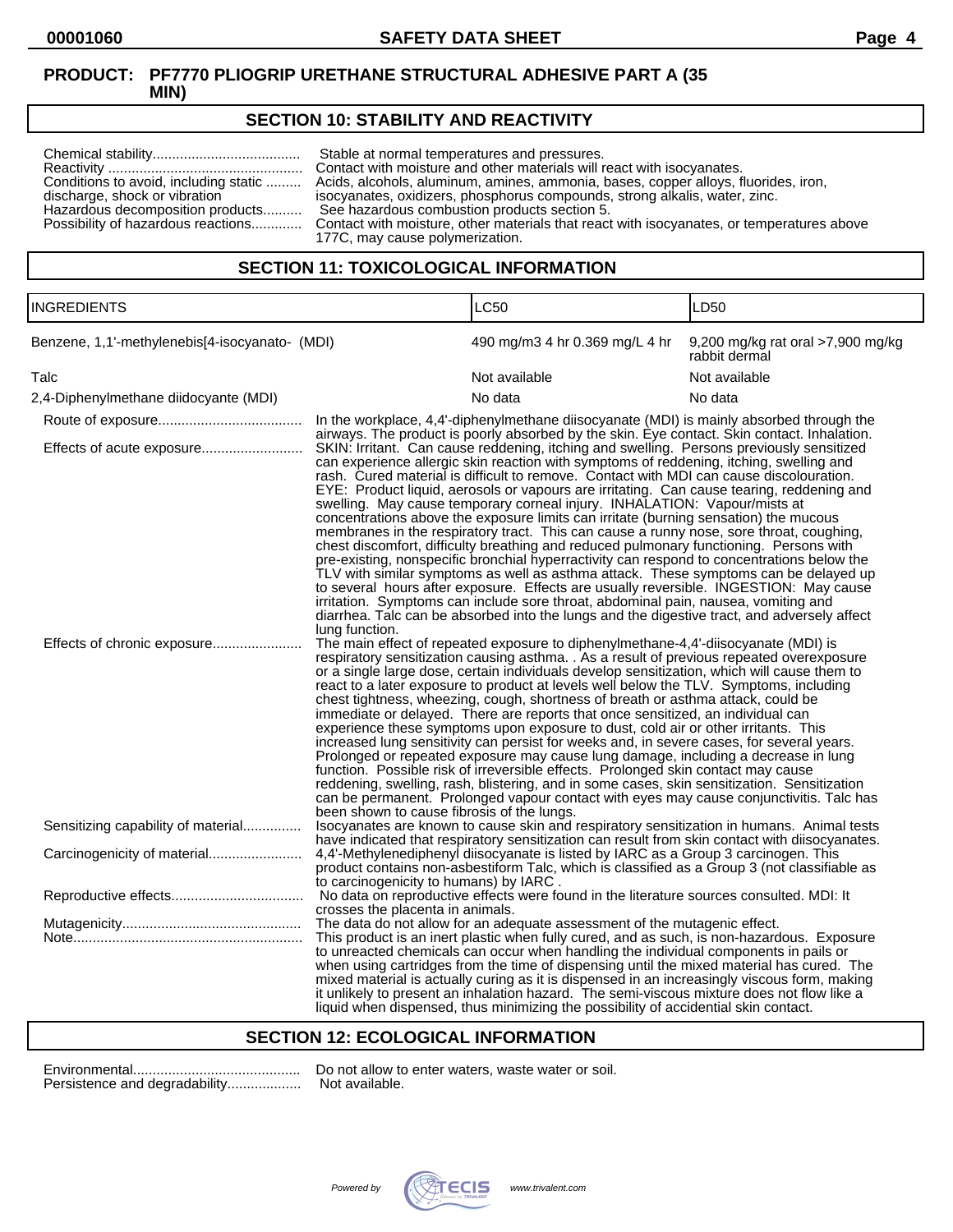## **SECTION 13: DISPOSAL CONSIDERATIONS**

Information on safe handling for disposal . Dispose of waste in accordance with all applicable federal, provincial/State and local and methods of disposal, including any regulations. Industrial incineration is the preferre and methods of disposal, including any regulations. Industrial incineration is the preferred method. Empty containers retain<br>contaminated packaging product residue; observe all precautions for the product. Decontaminate co product residue; observe all precautions for the product. Decontaminate containers prior to disposal. Empty decontaminated containers should be crushed to prevent reuse. Do not heat or cut empty containers with electric or gas torch as vapours and gases may be toxic.

#### **SECTION 14: TRANSPORT INFORMATION**

|                              | Not regulated. |
|------------------------------|----------------|
| IATA Classification (Air)    | Not regulated. |
| IMDG Classification (Marine) | Not regulated. |
|                              | No.            |
|                              |                |
|                              |                |

Not regulated.<br>No. n accordance with Part 2.2.1 of the Transportation of Dangerous Goods Regulations (July 2, 2014) - we certify that classification of this product is correct. .

### **SECTION 15: REGULATORY INFORMATION**

| <b>SARA Title III</b>                                                       | On Domestic Substances List (DSL).<br>All components are listed.<br>This product is considered hazardous under the OSHA Hazard Communication Standard. |
|-----------------------------------------------------------------------------|--------------------------------------------------------------------------------------------------------------------------------------------------------|
| Section 302 - extremely hazardous  None.                                    |                                                                                                                                                        |
| substances                                                                  |                                                                                                                                                        |
| Section 311/312 - hazard categories Immediate health, delayed health.       |                                                                                                                                                        |
|                                                                             |                                                                                                                                                        |
| EPA hazardous air pollutants (HAPS)  Methylene Diphenyl Diisocyanate (MDI). |                                                                                                                                                        |
| 40CFR63                                                                     |                                                                                                                                                        |
|                                                                             | This product does not contain any chemical(s) known to the State of California to cause<br>cancer or reproductive toxicity.                            |

### **SECTION 16: OTHER INFORMATION**

|                                           | REGULATORY AFFAIRS. Trivalent Data Systems Ltd.<br>www.trivalent.com.<br>$(800)$ 387-7981.<br>DISCLAIMER: All information appearing herein is based upon data obtained from<br>experience and recognized technical sources. To the best of our knowledge, it is believed<br>to be correct as of the date of issue but we make no representations as to its accuracy or<br>sufficiency and do not suggest or guarantee that any hazards listed herein are the only<br>ones which exist. The hazard information contained herein is offered solely for the<br>consideration of the user, subject to his own investigation and verification of compliance<br>with applicable regulations, including the safe use of the product under every foreseeable<br>condition. The information relates only to the product designated herein, and does not |
|-------------------------------------------|------------------------------------------------------------------------------------------------------------------------------------------------------------------------------------------------------------------------------------------------------------------------------------------------------------------------------------------------------------------------------------------------------------------------------------------------------------------------------------------------------------------------------------------------------------------------------------------------------------------------------------------------------------------------------------------------------------------------------------------------------------------------------------------------------------------------------------------------|
|                                           | relate to its use in combination with any other material or in any other process.                                                                                                                                                                                                                                                                                                                                                                                                                                                                                                                                                                                                                                                                                                                                                              |
| Date of the latest revision of the safety | 2021-11-04.                                                                                                                                                                                                                                                                                                                                                                                                                                                                                                                                                                                                                                                                                                                                                                                                                                    |
| data sheet                                | 2017-05-18                                                                                                                                                                                                                                                                                                                                                                                                                                                                                                                                                                                                                                                                                                                                                                                                                                     |

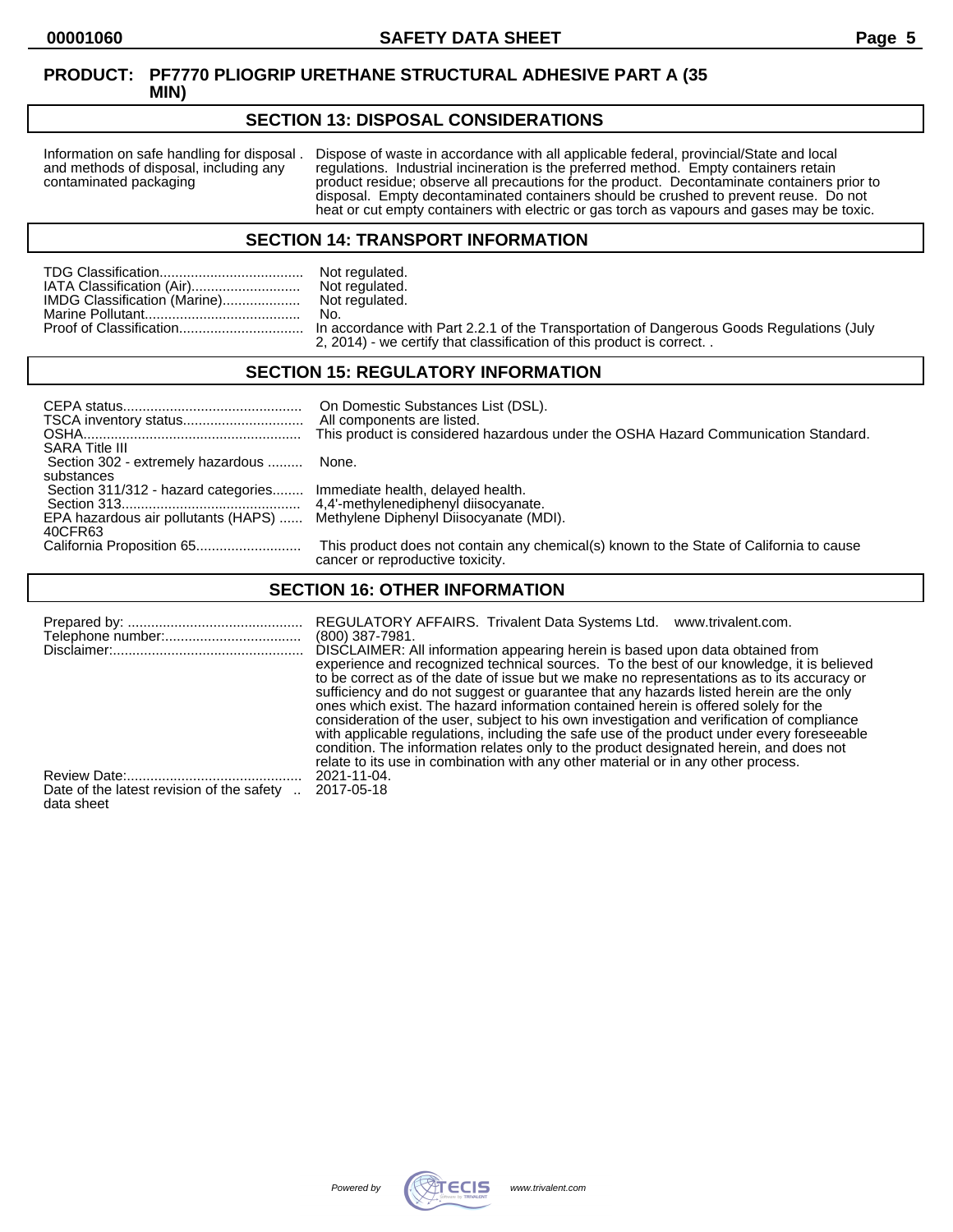$\mathbf{P}$ 

## **00001061 SAFETY DATA SHEET Page 1**

Pro Form Products Ltd. 604 McGeachie Drive Milton, Ontario, L9T 3Y5 Canada 905-878-4990

## **PRODUCT: PF7770 PLIOGRIP® URETHANE STRUCTURAL ADHESIVE PART B (35 MINUTE OPEN)**

**FORM** 

#### **SECTION 01: IDENTIFICATION**

| Pro Form Products Ltd.<br>604 McGeachie Drive<br>Milton, Ontario L9T3Y5<br>Tel (905) 878-4990 Fax (905) 878-1189                                                                                                             |
|------------------------------------------------------------------------------------------------------------------------------------------------------------------------------------------------------------------------------|
| PF7770 PLIOGRIP® URETHANE STRUCTURAL ADHESIVE PART B (35 MINUTE OPEN)                                                                                                                                                        |
| Recommended use and restrictions on  (PART B). Adhesive applications. for industrial use only-keep out of reach of children . This<br>product should not be used for any other purpose other than the ones described in this |
| section.                                                                                                                                                                                                                     |
|                                                                                                                                                                                                                              |
|                                                                                                                                                                                                                              |
| $H: 2^* F: 1 R: 0.$                                                                                                                                                                                                          |
| For transportation emergencies (in Canada) call CANUTEC 1-888-226-8832 (CAN-UTEC);<br>IN THE UNITED STATES CALL CHEMTREC 1-800-424-9300.<br>** For medical emergencies contact your local poison control centre **.          |
| 24 hour emergency number:                                                                                                                                                                                                    |

### **SECTION 02: HAZARD IDENTIFICATION**



| DANGER.<br>Skin Irritation — Category 2. Skin Sensitizer — Category 1. Respiratory Sensitizer —<br>Category 1. Reproductive Toxicity - Category 2. Specific Target Organ Toxicity -<br>Repeated Exposure - Category 1.                                                                                                                                                                                                                                                                                                   |
|--------------------------------------------------------------------------------------------------------------------------------------------------------------------------------------------------------------------------------------------------------------------------------------------------------------------------------------------------------------------------------------------------------------------------------------------------------------------------------------------------------------------------|
| H315 Causes skin irritation. H317 May cause an allergic skin reaction. H334 May cause<br>allergy or asthma symptoms or breathing difficulties if inhaled. H361 Suspected of<br>damaging fertility or the unborn child. H372 Causes damage to the liver and kidneys<br>through prolonged or repeated exposure.                                                                                                                                                                                                            |
| P201 Obtain special instructions before use. P202 Do not handle this product until all<br>safety instructions have been read and understood. P264 Wash thoroughly after handling.<br>P280 Wear protective gloves and eye protection. P272 Contaminated work clothing should<br>not be allowed out of the workplace. P270 Do not eat drink or smoke while using this<br>product. P284 In case of inadequate ventilation wear respiratory protection. P260 Do not<br>breathe mist, vapours, or spray.                      |
| P302 + P352 - If on skin: wash with plenty of water. P362 + P364 - Take off contaminated<br>clothing and wash before reuse. P333 + P313 If skin irritation or rash occurs, get medical<br>advice/attention. P304 + P340 - If inhaled remove person to fresh air and keep comfortable<br>for breathing. P342 + P311 If experiencing respiratory symptoms; call poison center or<br>doctor. P308 + P313 If exposed or concerned, get medical advice/attention. P321 - For<br>specific treatment see section 4 on this SDS. |
| P405 Store locked up.<br>P501 Dispose all unused, waste or empty containers in accordance with local regulations.                                                                                                                                                                                                                                                                                                                                                                                                        |

## **SECTION 03: COMPOSITION / INFORMATION ON INGREDIENTS** CHEMICAL NAME AND SYNONYMS CASE CAS # CAS # WT. % Talc 14807-96-6 20-30 BENTONITE 71011-26-2 1.5-5 PIPERAZINE 110-85-0 0.5-1

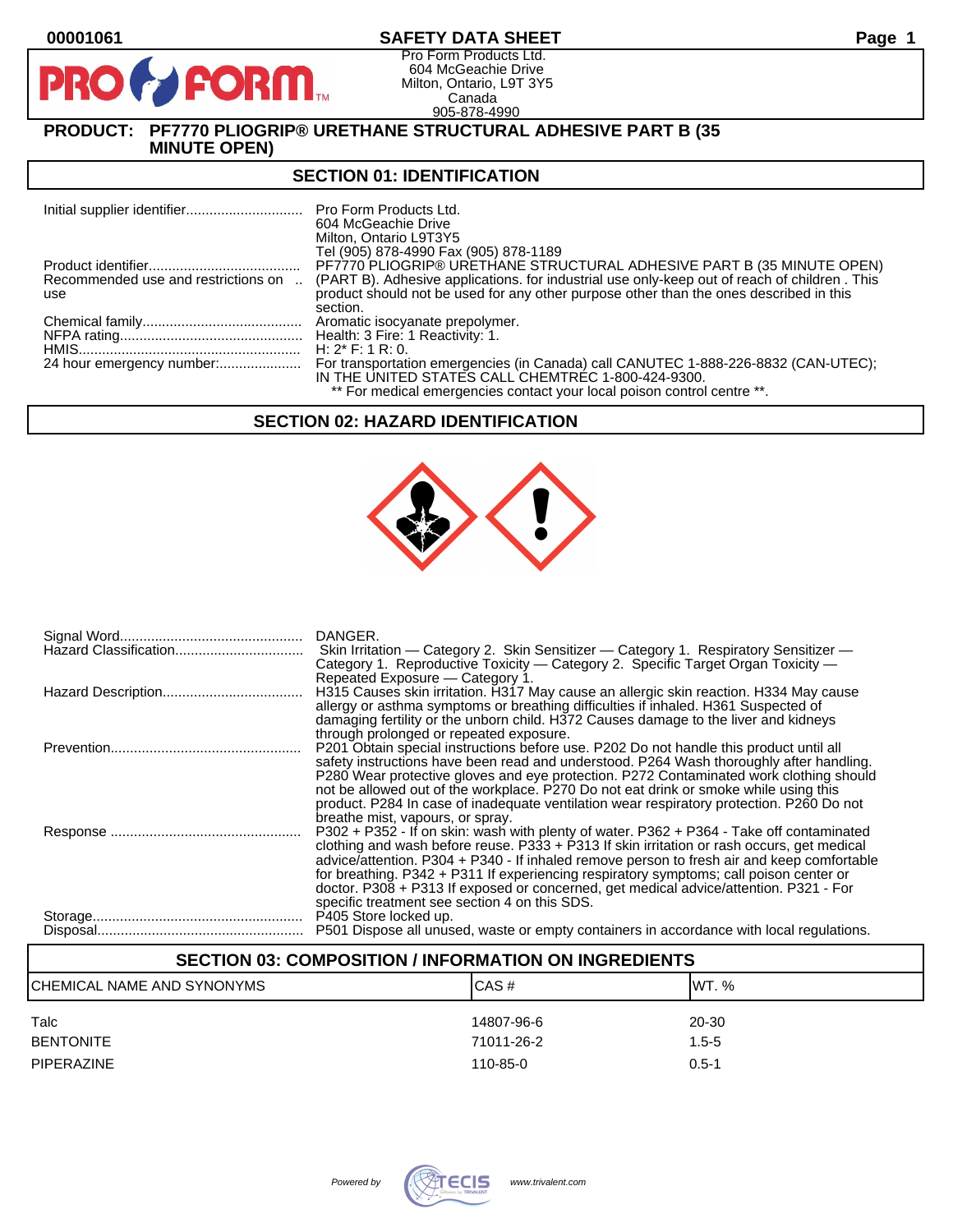#### **SECTION 04: FIRST-AID MEASURES**

| Check for and remove any contact lenses, if safe and easy to do so. In case of contact,<br>immediately flush eyes, keeping eyelids open, with plenty of water for at least 15 minutes.                                                                                                                                                                                                                                                                                                                                                                                                                                                                                                                                                                                                                   |
|----------------------------------------------------------------------------------------------------------------------------------------------------------------------------------------------------------------------------------------------------------------------------------------------------------------------------------------------------------------------------------------------------------------------------------------------------------------------------------------------------------------------------------------------------------------------------------------------------------------------------------------------------------------------------------------------------------------------------------------------------------------------------------------------------------|
| Obtain medical attention.<br>Immediately flush skin with plenty of soap and water. Remove contaminated clothing.<br>Wash clothing before reuse. Do not peel solidified product off the skin. If irritation persists,<br>seek medical attention.                                                                                                                                                                                                                                                                                                                                                                                                                                                                                                                                                          |
| If inhaled, remove to fresh air. If not breathing, give artificial respiration. If breathing is<br>difficult, give oxygen, obtain medical attention.                                                                                                                                                                                                                                                                                                                                                                                                                                                                                                                                                                                                                                                     |
| Rinse mouth with water. Never give anything by mouth to an unconscious person. If<br>spontaneous vomiting occurs have victim lean forward with head down to prevent<br>aspiration of fluid into the lungs. Obtain medical attention immediately.                                                                                                                                                                                                                                                                                                                                                                                                                                                                                                                                                         |
| Treat victims symptomatically. Skin: this compound is a known skin sensitizer. Treat<br>symptomatically as for contact dermatitis or thermal burns. If burned, treat as thermal burn.<br>Ingestion: treat symptomatically. There is no specific antidote. Inducing vomiting is<br>contraindicated because of the irritating nature of this compound. Respiratory: this<br>compound is a known pulmonary sensitizer. Treatment is essentially symptomatic. An<br>individual having a skin or pulmonary sensitization reaction to this material should be<br>removed from exposure to any isocyanate. In the event of an incident involving this product<br>ensure that medical authorities are provided a copy of this safety data sheet. In all cases, if<br>irritation persists seek medical attention. |

#### **SECTION 05: FIRE-FIGHTING MEASURES**

| Suitable and unsuitable extinguishing<br>media                                                                     | Dry chemical. Carbon dioxide. Water spray.                                                                                                                                                                                                                                                                                                                                                                                                                                                                |
|--------------------------------------------------------------------------------------------------------------------|-----------------------------------------------------------------------------------------------------------------------------------------------------------------------------------------------------------------------------------------------------------------------------------------------------------------------------------------------------------------------------------------------------------------------------------------------------------------------------------------------------------|
| Specific hazards arising from the<br>hazardous product, such as the nature of<br>any hazardous combustion products | Aldehydes, carbon dioxide and carbon monoxide, halogenated hydrocarbons, hydrogen<br>cyanide (hydrocyanic acid), isocyanates, ketones, nitrogen compounds, nitrogen oxides<br>(nox), toxic fumes carbon dioxide and carbon monoxide, hydrogen cyanide (hydrocyanic<br>acid), isocyanates, nitrogen oxides (nox), toxic fumes, aldehydes, ketones, halogenated<br>hydrocarbons.                                                                                                                            |
| Special protective equipment and<br>precautions for fire-fighters                                                  | Firefighter should be equipped with self-contained breathing apparatus and full protective<br>clothing to protect against potentially toxic and irritating fumes. During a fire, isocyanate<br>vapours and other irritating, highly toxic gases may be generated by thermal decomposition<br>or combustion. Cool fire-exposed containers with cold water spray. Heat will cause<br>pressure buildup and may cause explosive rupture. Heat will cause pressure buildup and<br>may cause explosive rupture. |
| Unusual fire / explosion hazards                                                                                   | Reaction between water or foam and hot MDI can be vigorous. (from PART A).                                                                                                                                                                                                                                                                                                                                                                                                                                |

## **SECTION 06: ACCIDENTAL RELEASE MEASURES**

| Isolate area and keep unauthorized people away. Do not walk through spilled material.<br>Wear recommended protective equipment. Ventilate. Open windows and doors to allow<br>air circulation. Dike area to prevent spreading. The use of absorbent socks or spill pillows<br>may be required. Stop leak if safe to do so. Prevent runoff into drains, sewers, and other<br>waterways.                                                                                                                                                                                                                                                                                                                                                                  |
|---------------------------------------------------------------------------------------------------------------------------------------------------------------------------------------------------------------------------------------------------------------------------------------------------------------------------------------------------------------------------------------------------------------------------------------------------------------------------------------------------------------------------------------------------------------------------------------------------------------------------------------------------------------------------------------------------------------------------------------------------------|
| Absorb isocyanates with sawdust or other absorbent. Cover spill area with suitable<br>absorbent material (e.g., sand, earth, sawdust, vermiculite, Oil-Dri, Kitty Litter, etc.).<br>Saturate absorbent material with neutralizing solution. Recommended portion is ten parts<br>neutralizing solution to one part spilled material. Suggested neutralization solution: 90%<br>water $+5\%$ concentrated ammonia $+5\%$ detergent (dish soap). Add an additional layer of<br>absorbent material. Use shovel to move absorbent material around to ensure that all<br>spilled material comes in contact with the neutralizing solution. Shovel all absorbed<br>material, including absorbent socks or spill pillows, into an appropriate salvage drum. Add |
| further amounts of neutralizing solution. Allow to stand (covered loosely) for 48 to 72<br>hours, to allow any gases to escape. Do not use neutralizing solution on a large spill.<br>Decontaminate spill area with decontamination solution. Area can then be washed with<br>soap and water. Use a heat gun and a scraper to remove cured adhesive. Prior to using a<br>heat gun, ensure that the surface can withstand the heat generated by the gun. Use a<br>solvent such as; isopropanol, methyl ethyl ketone, or acetone, to clean up up residual<br>curative.                                                                                                                                                                                    |

## **SECTION 07: HANDLING AND STORAGE**

Precautions for safe handling.................... Avoid skin and eye contact. Do not breathe vapours, mist or dust. Use adequate ventilation. Decomposition products can be highly toxic and irritating. Individuals with lung or breathing problems or prior allergic reactions to isocyanates must not be exposed to vapour or spray mist. Handle in accordance with good industrial hygiene and safety

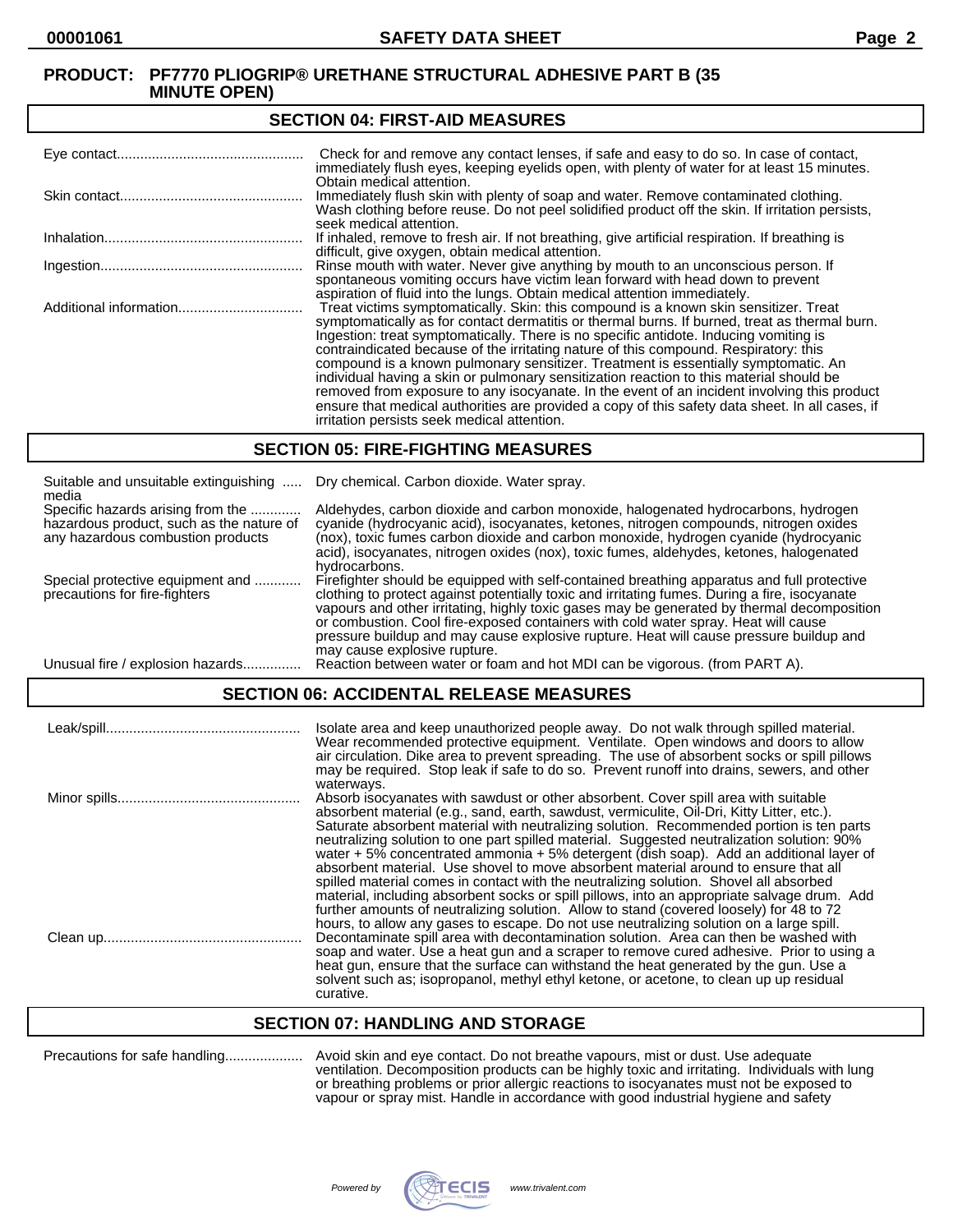#### **SECTION 07: HANDLING AND STORAGE**

Precautions for safe handling.................... practices. Warning properties (irritation of the eyes, nose and throat or odour) are not adequate to prevent chronic overexposure from inhalation. Wash thoroughly after handling. Wear respiratory protection if material is heated, sprayed, used in confined space, or if exposure limit is exceeded. Employee education and training are important. Conditions for safe storage, including any Store in tightly closed containers to prevent moisture contamination. Store in a cool, dry incompatibilities and well ventilated area. Exposure to vapours of heated isocyanates can be extremely dangerous.

**SECTION 08: EXPOSURE CONTROLS / PERSONAL PROTECTION**

| <b>INGREDIENTS</b>               | TWA                 | <b>ACGIH TLV</b><br><b>STEL</b>                                                                                                                                                                                                                                                                                                                                                                                                                                                                                                                                                                                                                                                                                                                                                                                                                                                                                                                                                                                                                                                                                                    | <b>OSHA PEL</b><br>IPEL | <b>STEL</b>     | <b>NIOSH</b><br><b>REL</b> |
|----------------------------------|---------------------|------------------------------------------------------------------------------------------------------------------------------------------------------------------------------------------------------------------------------------------------------------------------------------------------------------------------------------------------------------------------------------------------------------------------------------------------------------------------------------------------------------------------------------------------------------------------------------------------------------------------------------------------------------------------------------------------------------------------------------------------------------------------------------------------------------------------------------------------------------------------------------------------------------------------------------------------------------------------------------------------------------------------------------------------------------------------------------------------------------------------------------|-------------------------|-----------------|----------------------------|
| Talc                             | $2$ mg/m $3$        | Not established                                                                                                                                                                                                                                                                                                                                                                                                                                                                                                                                                                                                                                                                                                                                                                                                                                                                                                                                                                                                                                                                                                                    | 2 mg/m3 TWA             | Not established | Not established            |
|                                  | CA ON: 2mg/kg (TWA) |                                                                                                                                                                                                                                                                                                                                                                                                                                                                                                                                                                                                                                                                                                                                                                                                                                                                                                                                                                                                                                                                                                                                    |                         |                 |                            |
| <b>BENTONITE</b>                 | Not Established     | Not Established                                                                                                                                                                                                                                                                                                                                                                                                                                                                                                                                                                                                                                                                                                                                                                                                                                                                                                                                                                                                                                                                                                                    | Not Established         | Not Established | Not Established            |
| PIPERAZINE                       | Not established     | Not established                                                                                                                                                                                                                                                                                                                                                                                                                                                                                                                                                                                                                                                                                                                                                                                                                                                                                                                                                                                                                                                                                                                    | Not established         | Not established | Not established            |
|                                  |                     | Chemical safety goggles and full faceshield if a splash hazard exists. Contact lenses<br>should not be worn when working with this chemical.<br>Chemical resistant gloves.<br>Wear adequate protective clothes. Wear long sleeves and trousers to prevent dermal<br>exposure.<br>Safety boots per local regulations.<br>In case of insufficient ventilation, wear suitable respiratory equipment. An approved air<br>purifying respirator with organic vapour cartridges and particulate prefilter can be used to<br>minimize exposure. However, this should be permitted only for short periods of time $(< 1$<br>hour) at relatively low concentrations (at or near the exposure limit). Protection provided by<br>air-purifying respirators is limited. The use of a positive pressure air supplied respirator is<br>mandatory when airborne concentrations are not known or airborne solvent levels are 10<br>times the appropriate exposure limit or spraying is performed in a confined space or with<br>limited ventilation. Use NIOSH approved respirator or equipment. Do not exceed the use<br>limits of the respirator. |                         |                 |                            |
|                                  |                     | Eye wash facility and emergency shower should be in close proximity. Educate and train                                                                                                                                                                                                                                                                                                                                                                                                                                                                                                                                                                                                                                                                                                                                                                                                                                                                                                                                                                                                                                             |                         |                 |                            |
| Appropriate engineering controls |                     | employees on the safe use and handling of the product.<br>Ventilate adequately. Exhaust air may need to be cleaned by scrubbers or filters to reduce<br>environmental contamination. Vent work area to ensure airborne concentrations are below<br>the current occupational exposure limits. Avoid breathing mists; if general ventilation or<br>local exhaust is inadequate, persons exposed to mists should wear approved breathing<br>devices.                                                                                                                                                                                                                                                                                                                                                                                                                                                                                                                                                                                                                                                                                  |                         |                 |                            |

## **SECTION 09: PHYSICAL AND CHEMICAL PROPERTIES**

| Appearance/Physical state<br>Vapour pressure (mm Hg)<br>Relative Density (Specific Gravity)<br>Melting / Freezing point (deg C)<br>Initial boiling point / boiling range (deg C).<br>Flash point (deg C), method<br>Auto ignition temperature (deg C)<br>Upper flammable limit (% vol)<br>Lower flammable limit (% vol)<br>Partition coefficient — n-octanol/water | Part B:. Viscous liquid.<br>Green.<br>No data.<br>Not available.<br>$3$ hPa $@$ 25 $°C$ . (calculated).<br>>1.<br>No data.<br>1.225 g/cm3 @ 20 $^{\circ}$ C - 10.2 lb/usg @ 25 $^{\circ}$ C.<br>Not available.<br>Insoluble in water.<br>No data.<br>1.0. (butyl acetate $= 1$ ).<br>$>93.4^{\circ}$ C. $>200^{\circ}$ F.<br>Not available.<br>No data.<br>No Data.<br>Not available. |
|--------------------------------------------------------------------------------------------------------------------------------------------------------------------------------------------------------------------------------------------------------------------------------------------------------------------------------------------------------------------|---------------------------------------------------------------------------------------------------------------------------------------------------------------------------------------------------------------------------------------------------------------------------------------------------------------------------------------------------------------------------------------|
|                                                                                                                                                                                                                                                                                                                                                                    | No data.                                                                                                                                                                                                                                                                                                                                                                              |
|                                                                                                                                                                                                                                                                                                                                                                    | Not available.                                                                                                                                                                                                                                                                                                                                                                        |

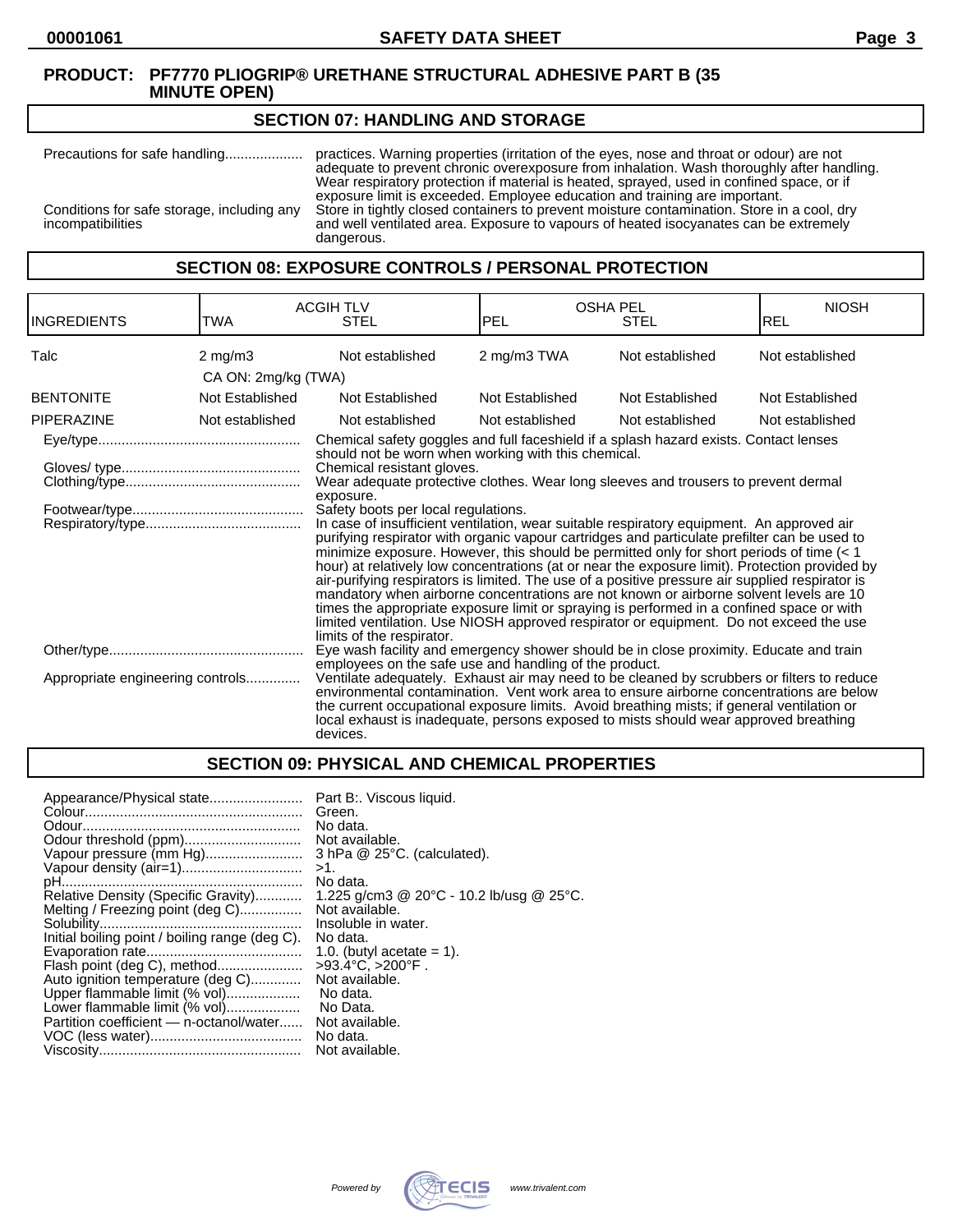## **SECTION 10: STABILITY AND REACTIVITY**

| Conditions to avoid, including static<br>discharge, shock or vibration<br>Hazardous decomposition products<br>Possibility of hazardous reactions | Stable at normal temperatures and pressures.<br>Contact with moisture and other materials will react with isocyanates.<br>Acids, alcohols, aluminum, amines, ammonia, bases, copper alloys, fluorides, iron,<br>isocyanates, oxidizers, phosphorus compounds, strong alkalis, water, zinc.<br>See hazardous combustion products section 5.<br>Contact with moisture, other materials that react with isocyanates, or temperatures above<br>177C, may cause polymerization. |
|--------------------------------------------------------------------------------------------------------------------------------------------------|----------------------------------------------------------------------------------------------------------------------------------------------------------------------------------------------------------------------------------------------------------------------------------------------------------------------------------------------------------------------------------------------------------------------------------------------------------------------------|
|--------------------------------------------------------------------------------------------------------------------------------------------------|----------------------------------------------------------------------------------------------------------------------------------------------------------------------------------------------------------------------------------------------------------------------------------------------------------------------------------------------------------------------------------------------------------------------------------------------------------------------------|

## **SECTION 11: TOXICOLOGICAL INFORMATION**

| <b>INGREDIENTS</b>                 |                                                                                      | LC50                                                                                                                                                                                                                                                                                                                                                                                                                                                                                                                                                                                                                                                                                                                                                                                                                                                                                                                                                                                                             | LD50                                               |
|------------------------------------|--------------------------------------------------------------------------------------|------------------------------------------------------------------------------------------------------------------------------------------------------------------------------------------------------------------------------------------------------------------------------------------------------------------------------------------------------------------------------------------------------------------------------------------------------------------------------------------------------------------------------------------------------------------------------------------------------------------------------------------------------------------------------------------------------------------------------------------------------------------------------------------------------------------------------------------------------------------------------------------------------------------------------------------------------------------------------------------------------------------|----------------------------------------------------|
| Talc                               |                                                                                      | Not available                                                                                                                                                                                                                                                                                                                                                                                                                                                                                                                                                                                                                                                                                                                                                                                                                                                                                                                                                                                                    | Not available                                      |
| <b>BENTONITE</b>                   |                                                                                      | No Data                                                                                                                                                                                                                                                                                                                                                                                                                                                                                                                                                                                                                                                                                                                                                                                                                                                                                                                                                                                                          | No Data                                            |
| <b>PIPERAZINE</b>                  |                                                                                      | No data                                                                                                                                                                                                                                                                                                                                                                                                                                                                                                                                                                                                                                                                                                                                                                                                                                                                                                                                                                                                          | 1,900 mg/kg oral rat; 4,000 mg/kg<br>dermal rabbit |
|                                    | Eye contact. Skin contact. Inhalation.<br>tract, and adversely affect lung function. | Can cause moderate skin or eye irritation. Excessive vapours may cause nasal and<br>respiratory tract irritation. Breathing of high vapour concentrations may cause anesthetic<br>effects and serious health effects. Talc can be absorbed into the lungs and the digestive                                                                                                                                                                                                                                                                                                                                                                                                                                                                                                                                                                                                                                                                                                                                      |                                                    |
| Effects of chronic exposure        |                                                                                      | As a result of previous repeated overexposure or a single large dose, certain individuals<br>develop sensitization, which will cause them to react to a later exposure to product at levels<br>well below the TLV. Symptoms, including chest tightness, wheezing, cough, shortness of<br>breath or asthma attack, could be immediate or delayed. There are reports that once<br>sensitized, an individual can experience these symptoms upon exposure to dust, cold air or<br>other irritants. This increased lung sensitivity can persist for weeks and, in severe cases,<br>for several years. Prolonged or repeated exposure may cause lung damage, including a<br>decrease in lung function. Possible risk of irreversible effects. Prolonged skin contact may<br>cause reddening, swelling, rash, blistering, and in some cases, skin sensitization.<br>Sensitization can be permanent. Prolonged vapour contact with eyes may cause<br>conjunctivitis. Talc has been shown to cause fibrosis of the lungs. |                                                    |
| Sensitizing capability of material |                                                                                      | Piperazine is suspected of being both a dermal and respiratory sensitizing agent. May<br>cause sensitization by inhalation. May cause sensitization by skin contact.                                                                                                                                                                                                                                                                                                                                                                                                                                                                                                                                                                                                                                                                                                                                                                                                                                             |                                                    |
|                                    |                                                                                      | This product contains non-asbestiform Talc, which is classified as a Group 3 (not<br>classifiable as to carcinogenicity to humans) by IARC. Piperazine:. ACGIH Evaluation:<br>Substance not classifiable as a human carcinogen (group A4)                                                                                                                                                                                                                                                                                                                                                                                                                                                                                                                                                                                                                                                                                                                                                                        |                                                    |
|                                    | Piperazine:. May cause adverse effects.                                              | The data do not allow for an adequate assessment of the mutagenic effect.<br>This product is an inert plastic when fully cured, and as such, is non-hazardous. Exposure<br>to unreacted chemicals can occur when handling the individual components in pails or<br>when using cartridges from the time of dispensing until the mixed material has cured. The<br>mixed material is actually curing as it is dispensed in an increasingly viscous form, making<br>it unlikely to present an inhalation hazard. The semi-viscous mixture does not flow like a<br>liquid when dispensed, thus minimizing the possibility of accidential skin contact.                                                                                                                                                                                                                                                                                                                                                                |                                                    |

## **SECTION 12: ECOLOGICAL INFORMATION**

Environmental........................................... Do not allow to enter waters, waste water or soil.

#### **SECTION 13: DISPOSAL CONSIDERATIONS**

Information on safe handling for disposal . Dispose of waste in accordance with all applicable federal, provincial/State and local and methods of disposal, including any regulations. Industrial incineration is the preferred method. Empty containers retain contaminated packaging product residue; observe all precautions for the product. Decontaminate containers prior to disposal. Empty decontaminated containers should be crushed to prevent reuse. Do not heat or cut empty containers with electric or gas torch as vapours and gases may be toxic.

#### **SECTION 14: TRANSPORT INFORMATION**

|                              | Not |
|------------------------------|-----|
|                              | Not |
| IMDG Classification (Marine) | Not |
|                              | No. |
|                              |     |

Not regulated. Not regulated. Not regulated.<br>No.

In accordance with Part 2.2.1 of the Transportation of Dangerous Goods Regulations (July 2, 2014) - we certify that classification of this product is correct. .